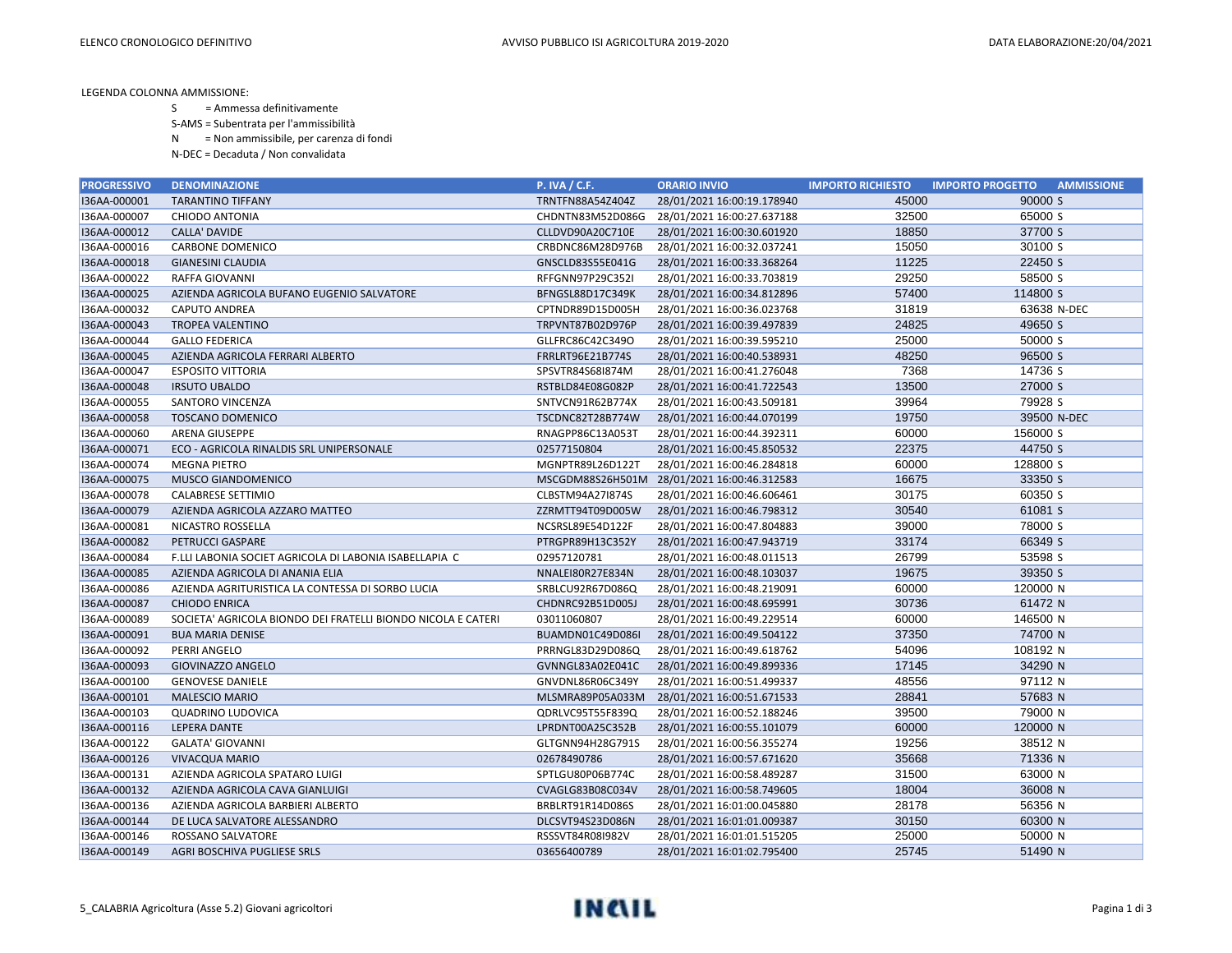LEGENDA COLONNA AMMISSIONE:

- S = Ammessa definitivamente
- S-AMS = Subentrata per l'ammissibilità
- N = Non ammissibile, per carenza di fondi
- N-DEC = Decaduta / Non convalidata

| <b>PROGRESSIVO</b> | <b>DENOMINAZIONE</b>                                         | <b>P. IVA / C.F.</b> | <b>ORARIO INVIO</b>        | <b>IMPORTO RICHIESTO</b> | <b>IMPORTO PROGETTO</b><br><b>AMMISSIONE</b> |
|--------------------|--------------------------------------------------------------|----------------------|----------------------------|--------------------------|----------------------------------------------|
| I36AA-000153       | <b>TOPA ROSSELLA</b>                                         | TPORSL91P63C352H     | 28/01/2021 16:01:03.542896 | 17917                    | 35835 N                                      |
| I36AA-000154       | AZIENDA AGRICOLA BRUNO LEONARDO                              | BRNLRD88D13I874O     | 28/01/2021 16:01:03.561067 | 32500                    | 65000 N                                      |
| I36AA-000155       | DE BELLIS PASQUALE                                           | DBLPQL81P02A053H     | 28/01/2021 16:01:04.158898 | 24000                    | 48000 N                                      |
| I36AA-000156       | SOCIETA' AGRICOLA CARERI S.A.S. DI CARERI SALVATORE C.       | 02932130806          | 28/01/2021 16:01:04.336617 | 60000                    | 170000 N                                     |
| I36AA-000157       | <b>SCARCELLA FRANCESCO</b>                                   | SCRFNC87A21I176E     | 28/01/2021 16:01:04.605003 | 40000                    | 80000 N                                      |
| I36AA-000159       | AZIENDA SICILIA SOCIETA' AGRICOLA A RLS                      | 03517290783          | 28/01/2021 16:01:04.838519 | 53010                    | 106020 N                                     |
| I36AA-000160       | SOCIETA' AGRICOLA PONTICELLI S.R.L.                          | 03309140782          | 28/01/2021 16:01:05.138417 | 55745                    | 111490 N                                     |
| I36AA-000162       | AZIENDA AGRICOLA DI ARENA ANTONIO                            | RNANTN90E15B774K     | 28/01/2021 16:01:05.278939 | 11250                    | 22500 N                                      |
| I36AA-000163       | AZIENDA AGRICOLA AMEDEO SCUDERI                              | SCDMDA99C14C351V     | 28/01/2021 16:01:05.601039 | 2150                     | 4300 N                                       |
| I36AA-000166       | SAVOIA ANGELA                                                | SVANGL89P41G082Y     | 28/01/2021 16:01:06.167520 | 15000                    | 30000 N                                      |
| I36AA-000167       | MANNOLO FABIO                                                | MNNFBA86M25D122U     | 28/01/2021 16:01:06.406630 | 42400                    | 84800 N                                      |
| I36AA-000169       | <b>RUGNA RAFFAELLO</b>                                       | RGNRFL88D21B774P     | 28/01/2021 16:01:06.735428 | 27361                    | 54722 N                                      |
| I36AA-000171       | SOCIETA' AGRICOLA FELLINO S.A.S. DI DI SALVO FABRIZIO C.     | 03395600780          | 28/01/2021 16:01:07.655496 | 24900                    | 49800 N                                      |
| I36AA-000172       | CANTINE OLIVETO SARLS                                        | LFNMRE83H63C349J     | 28/01/2021 16:01:07.701920 | 30000                    | 60000 N                                      |
| I36AA-000177       | DE FILPO ROBERTO                                             | DFLRRT83R06G975W     | 28/01/2021 16:01:08.469752 | 25600                    | 51200 N                                      |
| I36AA-000180       | <b>BELLANTONE MARIO</b>                                      | BLLMRA85D27H579D     | 28/01/2021 16:01:08.552654 | 26775                    | 53551 N                                      |
| I36AA-000181       | NATURAERRE SOCIETA' AGRICOLA S.R.L.                          | 03273710784          | 28/01/2021 16:01:09.075003 | 56549                    | 113098 N                                     |
| I36AA-000183       | <b>GRAZIANO MARGHERITA</b>                                   | GRZMGH88M67D122L     | 28/01/2021 16:01:09.536020 | 28349                    | 56698 N                                      |
| I36AA-000193       | <b>BONACCI CLAUDIO</b>                                       | BNCCLD84B05I874C     | 28/01/2021 16:01:11.559572 | 39860                    | 79721 N                                      |
| I36AA-000195       | <b>MARINO FRANCESCO</b>                                      | MRNFNC89A10C349R     | 28/01/2021 16:01:12.401845 | 25750                    | 51500 N                                      |
| I36AA-000197       | ROSETI VINCENZO                                              | RSTVCN89H01C349C     | 28/01/2021 16:01:12.978384 | 43405                    | 86810 N                                      |
| I36AA-000198       | <b>MULTARI ALBERTO</b>                                       | MLTLRT89E07D122P     | 28/01/2021 16:01:14.181424 | 23100                    | 46200 N                                      |
| I36AA-000201       | SCICCHITANO GISELLA                                          | SCCGLL95S61H919E     | 28/01/2021 16:01:15.503465 | 27776                    | 55553 N                                      |
| I36AA-000202       | <b>MISIANO MARA</b>                                          | MSNMRA96E51B898J     | 28/01/2021 16:01:15.614852 | 26403                    | 52806 N                                      |
| I36AA-000203       | AZIENDA AGRICOLA EREDI SERRA S.S.                            | 03082350780          | 28/01/2021 16:01:16.123638 | 60000                    | 120000 N                                     |
| I36AA-000208       | <b>CALABRESE GAETANO</b>                                     | CLBGTN88R12D086N     | 28/01/2021 16:01:16.680078 | 30700                    | 61400 N                                      |
| I36AA-000213       | ROMEO MARCO                                                  | RMOMRC89C02G791T     | 28/01/2021 16:01:19.280196 | 35000                    | 70000 N                                      |
| I36AA-000215       | PARRILLA MARCO                                               | PRRMRC87E24B774A     | 28/01/2021 16:01:20.220209 | 30000                    | 60000 N                                      |
| I36AA-000220       | SOCIETA' AGRICOLA DONNA DORA A RESPONSABILITA' LIMITATA SEMP | 03461560785          | 28/01/2021 16:01:21.617697 | 18473                    | 36947 N                                      |
| I36AA-000221       | AZIENDA AGRICOLA VOCI NICOLAS                                | VCONLS91P20C352B     | 28/01/2021 16:01:22.060831 | 17550                    | 35100 N                                      |
| I36AA-000222       | GIGLIOTTI SILVANO STEFANO                                    | GGLSVN89T14I874F     | 28/01/2021 16:01:22.510167 | 49811                    | 99622 N                                      |
| I36AA-000224       | AZIENDA AGRICOLA SAN BIAGIO DI PORRETTA BIAGIO               | PRRBGI83C10F158G     | 28/01/2021 16:01:23.210451 | 13868                    | 27736 N                                      |
| I36AA-000225       | NATURA DI CALABRIA SOCIETA' COOPERATIVA AGRICOLA             | GDGGPP93R44D268F     | 28/01/2021 16:01:24.415492 | 21292                    | 42584 N                                      |
| I36AA-000227       | <b>MANDALARI ANTONIO</b>                                     | MNDNTN94P12F112T     | 28/01/2021 16:01:25.679226 | 15122                    | 30244 N                                      |
| I36AA-000228       | DI CUNTO ABRAMO                                              | DCNBRM96P19C349G     | 28/01/2021 16:01:26.160902 | 36500                    | 73000 N                                      |
| I36AA-000229       | <b>BELLOCCO MICHELANGELO</b>                                 | BLLMHL95D20G791T     | 28/01/2021 16:01:26.487914 | 60000                    | 160700 N                                     |
| I36AA-000231       | SETTINERI DOMENICO                                           | STTDNC84E04I536U     | 28/01/2021 16:01:27.275740 | 22850                    | 45700 N                                      |
| I36AA-000234       | <b>SGRO ANTONINO</b>                                         | SGRNNN84C11C710S     | 28/01/2021 16:01:29.019058 | 21250                    | 42500 N                                      |
| I36AA-000236       | MASSERIA ROSA DELL'ESARO SOC. AGR. S.R.L. A SOCIO UNICO      | 03392400788          | 28/01/2021 16:01:29.627226 | 37550                    | 75100 N                                      |
| I36AA-000237       | <b>MATALONE PIETRO</b>                                       | MTLPTR87M21B774L     | 28/01/2021 16:01:29.794250 | 26971                    | 53943 N                                      |
| I36AA-000240       | AZIENDA AGRICOLA FERRARI UMBERTO                             | FRRMRT94M26B774P     | 28/01/2021 16:01:31.889716 | 49500                    | 99000 N                                      |
| I36AA-000244       | <b>DEMECO LUIGI</b>                                          | DMCLGU97R08D122F     | 28/01/2021 16:01:32.501068 | 41000                    | 82000 N                                      |
| I36AA-000246       | SOCIETA' AGRICOLA MASSERIA PERUGINI SRLS                     | 03640550780          | 28/01/2021 16:01:33.550290 | 18900                    | 37800 N                                      |